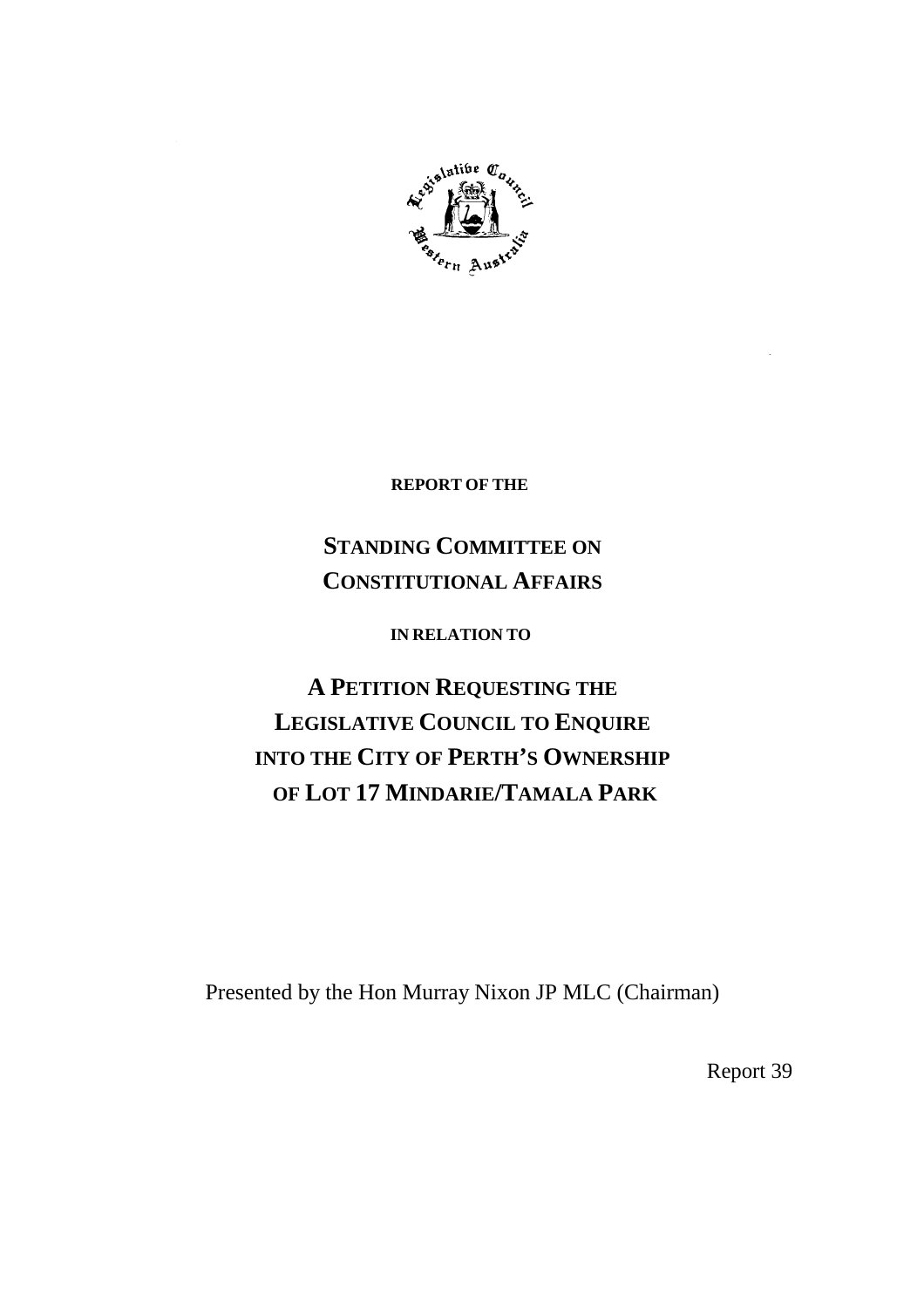## **STANDING COMMITTEE ON CONSTITUTIONAL AFFAIRS**

## **Date first appointed:**

## 21 December 1989

## **Terms of Reference:**

- 1. The functions of the committee are to inquire into and report on:
	- (a) the constitutional law, customs and usages of Western Australia;
	- (b) the constitutional or legal relationships between Western Australia and the Commonwealth, the States and Territories,

and any related matter or issue;

- (c) a bill to which SO 230 (c) applies but subject to SO 230 (d);
- (d) any petition.
- 2. A petition stands referred after presentation. The committee may refer a petition to another standing committee where the subject matter of the petition is within the terms of reference of that standing committee. A standing committee to which a petition is referred shall report to the House as it thinks fit.

## **Members as at the date of this report:**

Hon Murray Nixon JP MLC (Chairman) Hon Ray Halligan MLC Hon Tom Helm MLC

## **Staff as at the date of this report:**

Ms Felicity Beattie, Advisory/Research Officer Mr David Driscoll, Committee Clerk

## **Address:**

Parliament House, Perth WA 6000, Telephone (08) 9222 7222

## **ISBN 0 7309 8940 2**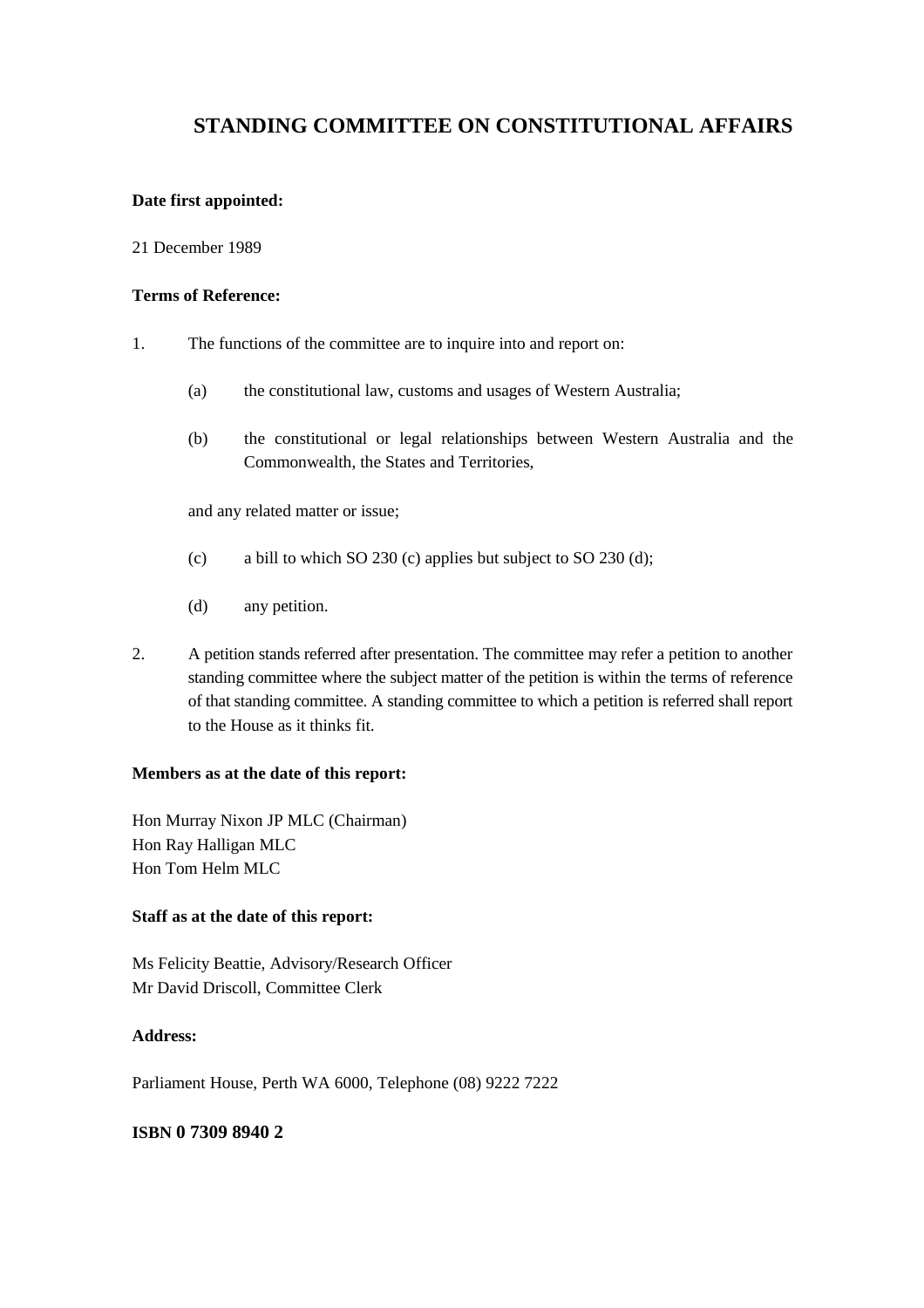## **Table of Contents**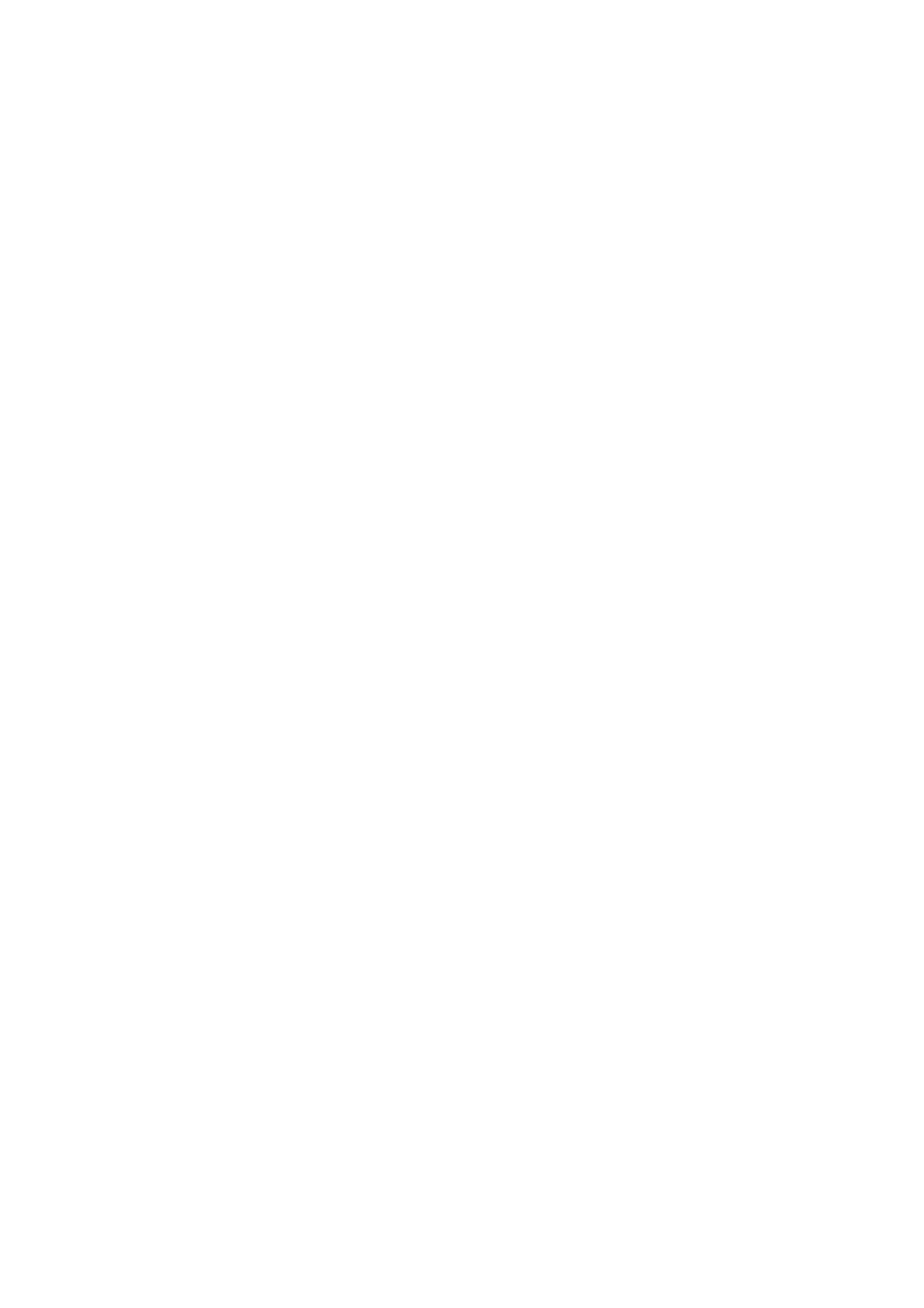## **REPORT OF THE LEGISLATIVE COUNCIL CONSTITUTIONAL AFFAIRS COMMITTEE**

### **IN RELATION TO**

## **A PETITION REQUESTING THE LEGISLATIVE COUNCIL TO ENQUIRE INTO THE CITY OF PERTH'S OWNERSHIP OF LOT 17 MINDARIE/TAMALA PARK**

#### **1. INTRODUCTION**

### **1.1 THE PETITION**

- 1.1.1 On 17 December 1998, Hon Ken Travers MLC tabled a petition *(TP# 652)* requesting the Legislative Council to enquire into the City of Perth's ownership of Lot 17 Mindarie/Tamala Park ("Lot 17").
- 1.1.2 The petition was signed by residents of the Towns of Cambridge, Victoria Park and Vincent which comprised parts of the former City of Perth prior to its restructure. The petitioners stated their belief that each of these new Towns should have received a quarter share of the City of Perth's ownership of Lot 17.
- 1.1.3 The petitioners stated that following the restructure of the former City of Perth, the City retained full ownership of the asset without an equitable share being returned to the three new Towns and their ratepayers and residents. The petition called upon the Legislative Council to enquire into why this decision was made and how the situation could be rectified to return to the three new Towns a quarter share each of the City of Perth's ownership of Lot 17.

#### **2. THE PETITIONERS' SUBMISSIONS**

- 2.1 In response to its request for information, the Committee received a letter from the Chief Executive Officer of the Town of Cambridge, Mr Graham Partridge, dated 8 April 1998 in support of the matters raised in the petition.
- 2.2 In his letter Mr Partridge stated that*, inter alia*:
	- "the *City of Perth Restructuring Act* 1993 ("the Restructuring Act") determined the process for dividing the former City of Perth into four municipalities including the three new Towns of Cambridge, Victoria Park and Vincent;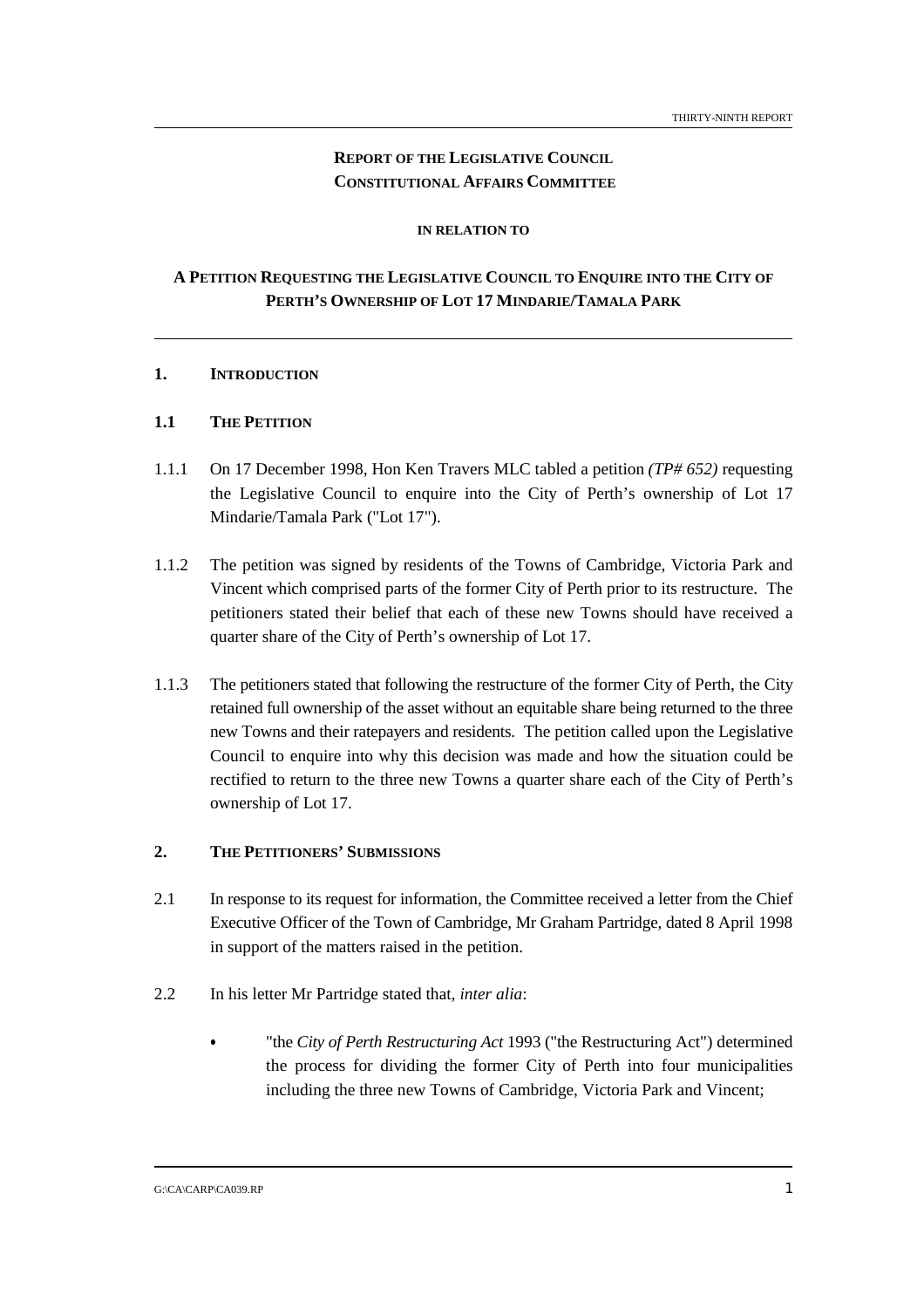- the Restructuring Act did not provide the manner in which assets outside the former City of Perth boundaries should be distributed. The division of all other assets was catered for;
- assets owned by the former City of Perth outside its boundaries include a onethird share in Lot 17 and Roberts Street Depot;
- the land at Lot 17 could be in the vicinity of \$200 million depending on the final use determined for the land. The City of Perth's equity in the land could therefore be approximately \$67 million; and
- as a result of the restructuring of the former City of Perth, the ratepayers of the three new Towns did not receive a share of the City of Perth's ownership of Lot 17, with 100% equity remaining with the City of Perth."
- 2.3 Mr Partridge claimed that at the time the former City of Perth purchased the one-third share in Lot 17, it did so for the benefit of all ratepayers in its district and all ratepayers contributed to the acquisition. Mr Partridge also claimed that it was never intended that the benefits would only be available to the ratepayers within the City of Perth following its restructuring. Mr Partridge submitted that as a consequence, a majority of the ratepayers of the former City of Perth had been disenfranchised from an equitable share of the value of the asset at Lot 17. This was estimated to be approximately \$16.5 million for each of the four Councils.
- 2.4 The Committee was advised by Mr Partridge that the Mindarie Regional Council, of which the three new Towns have been admitted as members, lease part of Lot 17 for a refuse site from the owners, being the Cities of Joondalup, Stirling, Perth and Wanneroo. The lease expires in October 2011. Mr Partridge expressed concern that after the lease expires, the owners may enter into a new lease excluding the Towns of Cambridge, Victoria Park and Vincent. Mr Partridge submitted that this would leave these Councils with no guarantee of a continuing refuse disposal site at the same concessional rates enjoyed by the owners of Lot 17.
- 2.5 Mr Partridge claimed that as a result of the actions outlined above, the ratepayers of the Towns of Cambridge, Victoria Park and Vincent had been seriously disadvantaged. The disadvantage related to the loss of a share in the capital value of the land and to the uncertainty with respect to future refuse disposal beyond the year 2011.
- 2.6 Mr Partridge stated that the purpose of the petition is to:
	- enquire into why the decision was made to exclude the manner in which assets outside the former City of Perth boundaries should be distributed; and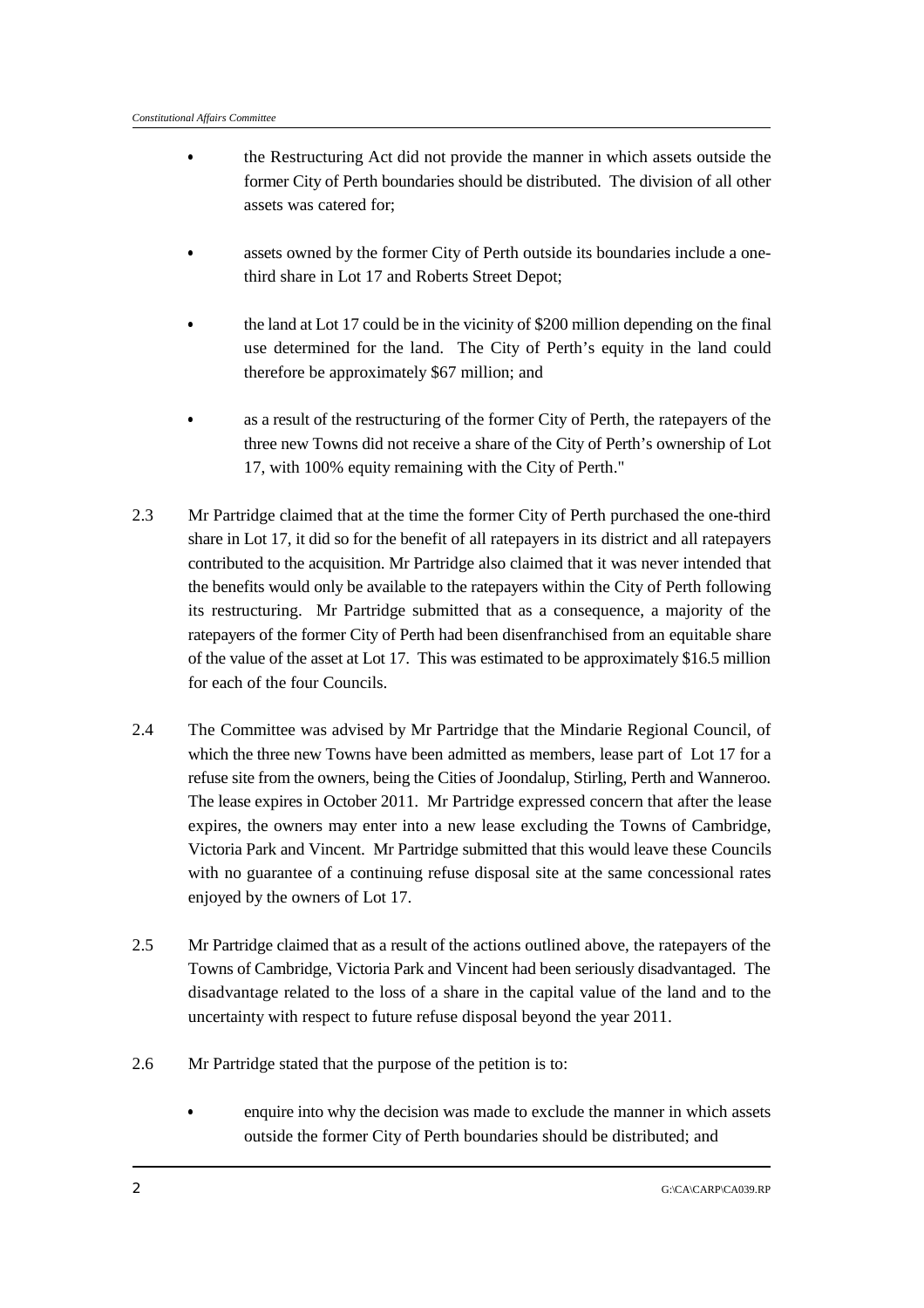enquire into how the situation could be rectified to return to the three new Towns a quarter share each of the City of Perth's ownership of Lot 17.

- 2.7 Mr Partridge stated that to achieve a quarter share in Lot 17 would not require any payments to be made by the City of Perth to the three new Towns. Mr Partridge proposed that the matter could be resolved by altering the Certificate of Title to Lot 17 to reflect an equal share in that property by the four new municipalities created as a result of the restructuring of the City of Perth.
- 2.8 Mr Partridge concluded by stating that:

 *"...the ratepayers of the three Towns created as a result of the restructure of the City of Perth are severely aggrieved at the process in which their equitable share of Lot 17 has been removed. The Towns have been morally and financially disadvantaged by this decision which will have consequences for many years to come, particularly in relation to the future of their refuse disposal."*

2.9 The Committee notes that, contrary to Mr Partridge's statement quoted above, a share in the equity of Lot 17 was at no time vested in the three Towns. The equity in Lot 17 has at all times remained vested in the City of Perth.

## **3. THE CARR-FARDON REPORT**

- 3.1 The Carr-Fardon Report was prepared by Dr David Carr, former Town Planning Commissioner for Western Australia and Mr Ralph Fardon, former City Manager/Town Clerk of the City of Stirling. Dr Carr and Mr Fardon were engaged as consultants to complete the proposal for the restructuring of the City of Perth. The report, dated 31 August 1993, is entitled "A Capital City for Western Australia" and was tabled in the Legislative Council *(TP # 742)* on 2 November 1993.
- 3.2 The Carr-Fardon Report stated that:

*"The City of Perth has been well managed financially. Currently, the Perth City Council has fixed assets of approximately \$150 million, reserve funds of approximately \$50 million including Parking (\$20 million), Endowment Lands (\$15 million) and General Purposes (\$5 million), an annual income of approximately \$70 million and total debts of less than \$25 million."*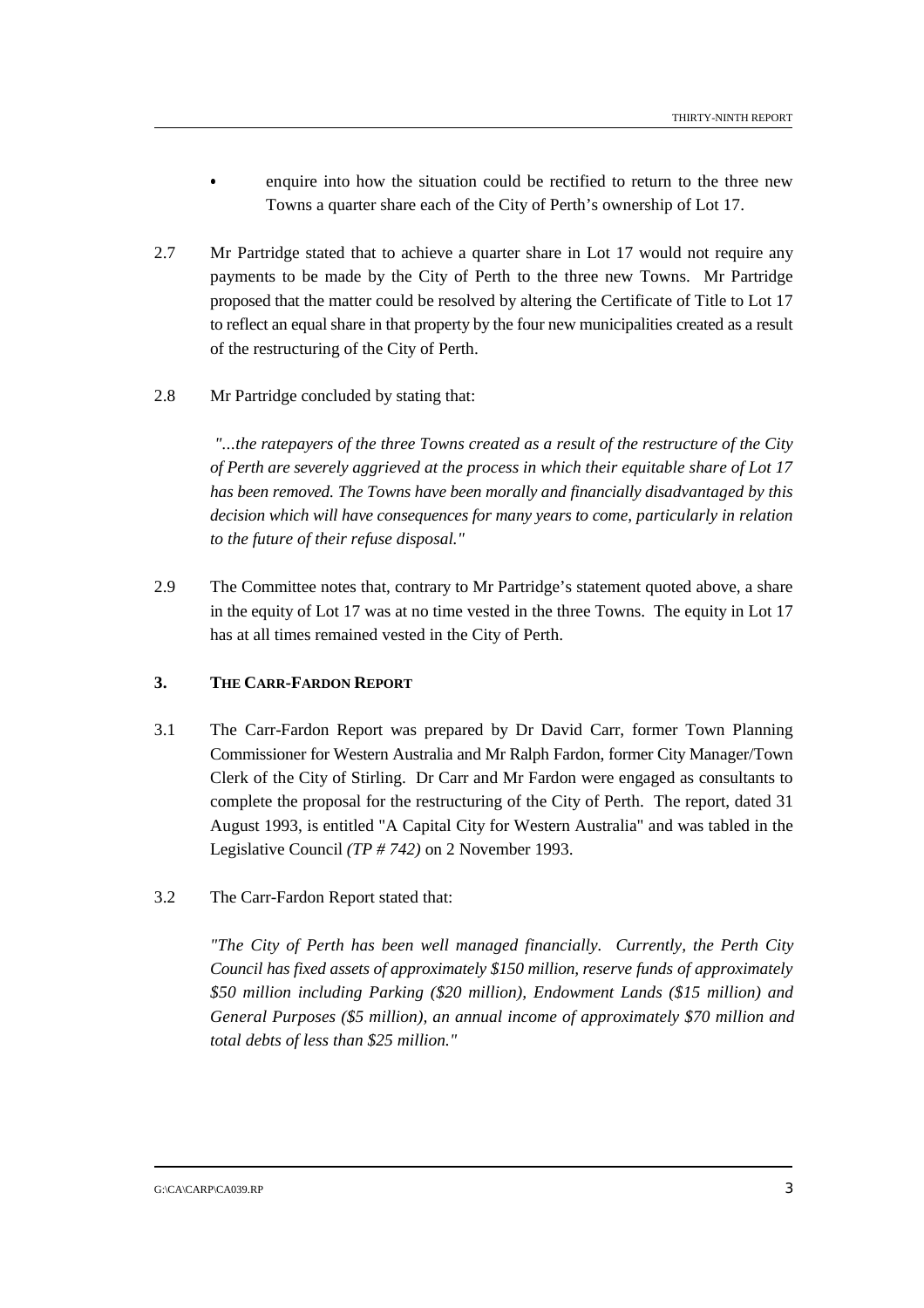3.3 The Carr-Fardon Report also stated that:

*"It is possible to create three new Towns by May 1995 which would be community oriented and financially independent".*

- 3.4 As part of the financing for the restructuring of the City of Perth, the Carr-Fardon Report proposed that:
	- the newly created City of Perth "accept all loan indebtedness and any facilities made over to the three Towns to be loan free";
	- access be provided to the Reserve Funds which had been created on both the *City of Perth Parking Facilities Act* 1956 ("the Parking Facilities Act") and the *City of Perth Endowment Lands Act* 1920 ("the Endowment Lands Act");
	- following the creation of the three new Towns and the transfer of assets, any remainder of the Parking Facilities and Endowment Land Funds remain with the City of Perth; and
	- &the investment in Lot 17 Mindarie remain with the City of Perth.
- 3.5 It was noted in the Carr-Fardon Report that amendments to the Endowment Lands Act and the Parking Facilities Act would be required to permit a distribution from the reserve funds to the newly created Towns with the balances to remain at the discretion of the City of Perth (as re-constituted).
- 3.6 The Carr-Fardon Report proposed that all existing legal obligations, responsibilities, vestings and contractual liabilities as apply to any transferred property of the current City of Perth be carried through to the newly created Towns. The report proposed that an exception to this assignment be made for the Endowment Lands and any works in progress (such as the Beatty Park Pool Redevelopment), which would remain in the confines of the City of Perth. Following assignment of these elements and any distribution of assets and liabilities as scheduled by the Governor, the report proposed that the balance of assets and property would remain in the ownership and the care and control of the City of Perth (as re-constituted).

## **4. PARLIAMENTARY QUESTION**

4.1 A question concerning the Mindarie Land Split was put to Hon Paul Omedei MLA, Minister for Local Government, by Dr Constable MLA in the Legislative Assembly on Thursday, 12 March 1998. In his response, the Minister referred to the Carr-Fardon Report and stated that: